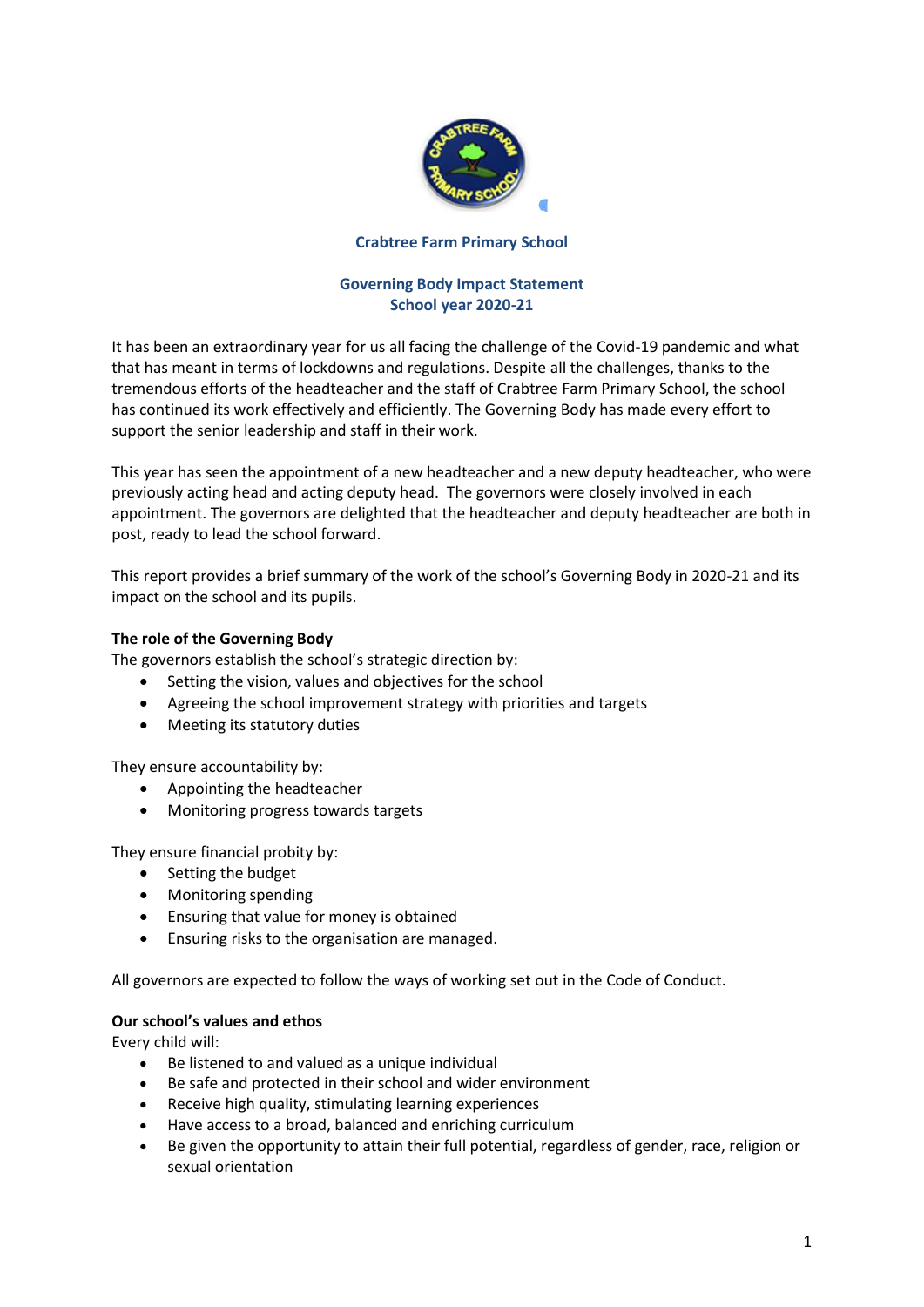• Be part of a school community that respects others, school rules, property and the environment

Every member of staff will:

- Be committed to the motto 'every child, every chance, every day; working together'
- Ensure that the safety and physical, mental and emotional well-being of the children is at the heart of what we do
- Be a positive role model to the children
- Commit to the highest expectations of professional conduct and responsibility
- Create an environment filled with positive, exciting and fun learning opportunities
- Be provided with the support and opportunities to progress within the profession and develop their careers

Every parent/carer will:

- Be encouraged to work in partnership with the school to develop their child's learning
- Be provided with regular and timely information on how their child is progressing in school
- Be encouraged to contribute to the life of the school
- Be confident that the school is caring and approachable and that they will be listened to

Members of the local community will:

- Be proud of Crabtree Farm Primary School, keeping it the centre of their community
- Be encouraged to support the children in making the local environment a better place to live
- Be encouraged to contribute to the life of the school

### **The Governing Body**

The School Governing Body is made up of parent governors, a local authority governor, staff governors, and co-opted governors. It meets six times a year. A separate finance committee meets before the full governing body meetings and a pay committee meets annually. A professional clerk from the local authority's Governor Services attends and minutes all FGB and finance committee meetings.

This year the Governing Body has been strengthened by the addition of three new governors who have between them considerable expertise.

### **Governors' meetings**

This year, all scheduled meetings have continued but, because of the pandemic, they have been on Zoom or Microsoft Teams.

At the six meetings of the full governing body, governors have received regular reports from the headteacher, from the school business manager and the finance committee. Governors have discussed pupils' achievement and progress, safeguarding, progress on the School Development Plan, the official risk assessments, remote learning and policy updates. They have been particularly concerned about staff and pupil wellbeing in these difficult times and have asked the headteacher for regular reports.

### Finance Committee

The Finance Committee has met four times. It has worked with the school's senior leadership to prepare the three-year plan, the Schools Financial Value Standard and the school's budget and has presented them to the full governing body for approval. The pay committee has met once.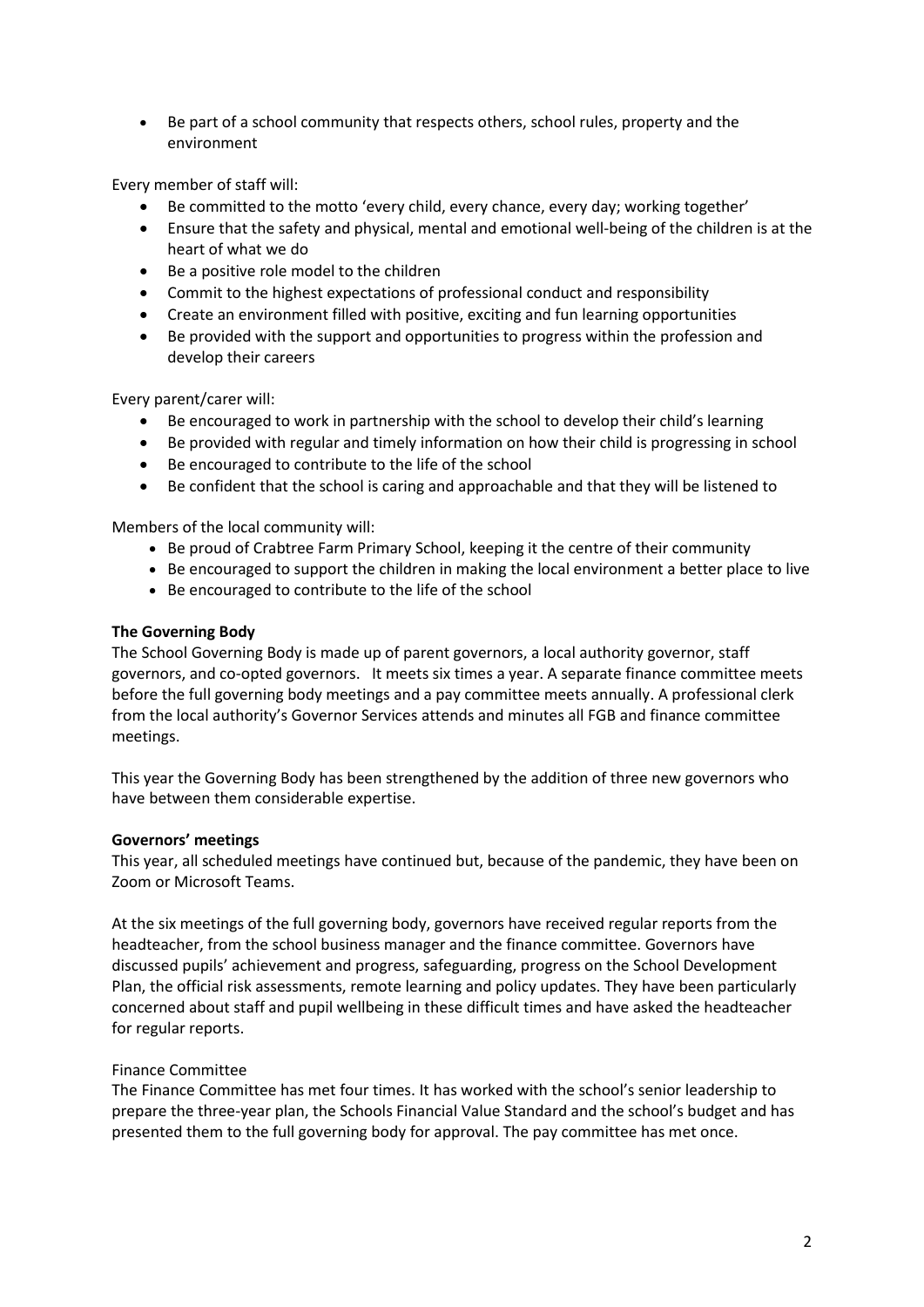In addition, the headteacher, deputy head and co-chairs of governors have held weekly meetings on Zoom which have proved very helpful.

## **Link governors**

Link governors have been appointed for the following areas:

- English
- Numeracy and maths
- Science
- SEND
- Humanities
- Modern Foreign Languages (Spanish)
- Reading
- Personal, Social and Health and Sex and Relationship Education
- Safeguarding
- Health & Safety
- Sports premium
- Pupil Premium
- Wellbeing

Because of the pandemic, most governor monitoring visits have taken place this year using Zoom or Microsoft Teams. Governors have reported back to the full governing body using an agreed reporting format. We hope to return to normal on-site monitoring visits during the next school year. Governors have missed not being able to visit classrooms as would normally happen.

### **Risk assessments**

Because of changing situations due to the pandemic, the year has been characterised by the need for detailed risk assessments which have been refreshed numerous times and meticulously adhered to by the school staff. Governors have had the opportunity to comment on these before approving them.

### **Remote learning**

The year has also been characterised by lockdowns and by pupils and staff having to isolate. The staff have made every effort to stay in regular contact with every pupil. The situation has necessitated the provision of remote learning resources and, where possible, the involvement of parents and carers in their children's learning. This was a new situation for all schools and the staff have worked hard to develop expertise in providing suitable ways for pupils to learn at home. They have also worked hard to find ways of overcoming the problems caused by lack of access to the internet.

The headteacher shared a video with governors to give an insight into the way the school was supporting pupils and families throughout the lockdown. The video showed staff delivering work packs, food parcels and the National School Breakfast Programme breakfast packs, as well as taking the opportunity to talk safely to parents and pupils where possible. Governors noted the pride with which staff took part in the deliveries and the positive way in which they were received by parents and pupils.

There is no doubt that the majority of pupils were delighted when they returned to school, happy to see their friends and their teachers and ready to learn. The unavoidable gaps in their learning present the school with further challenges.